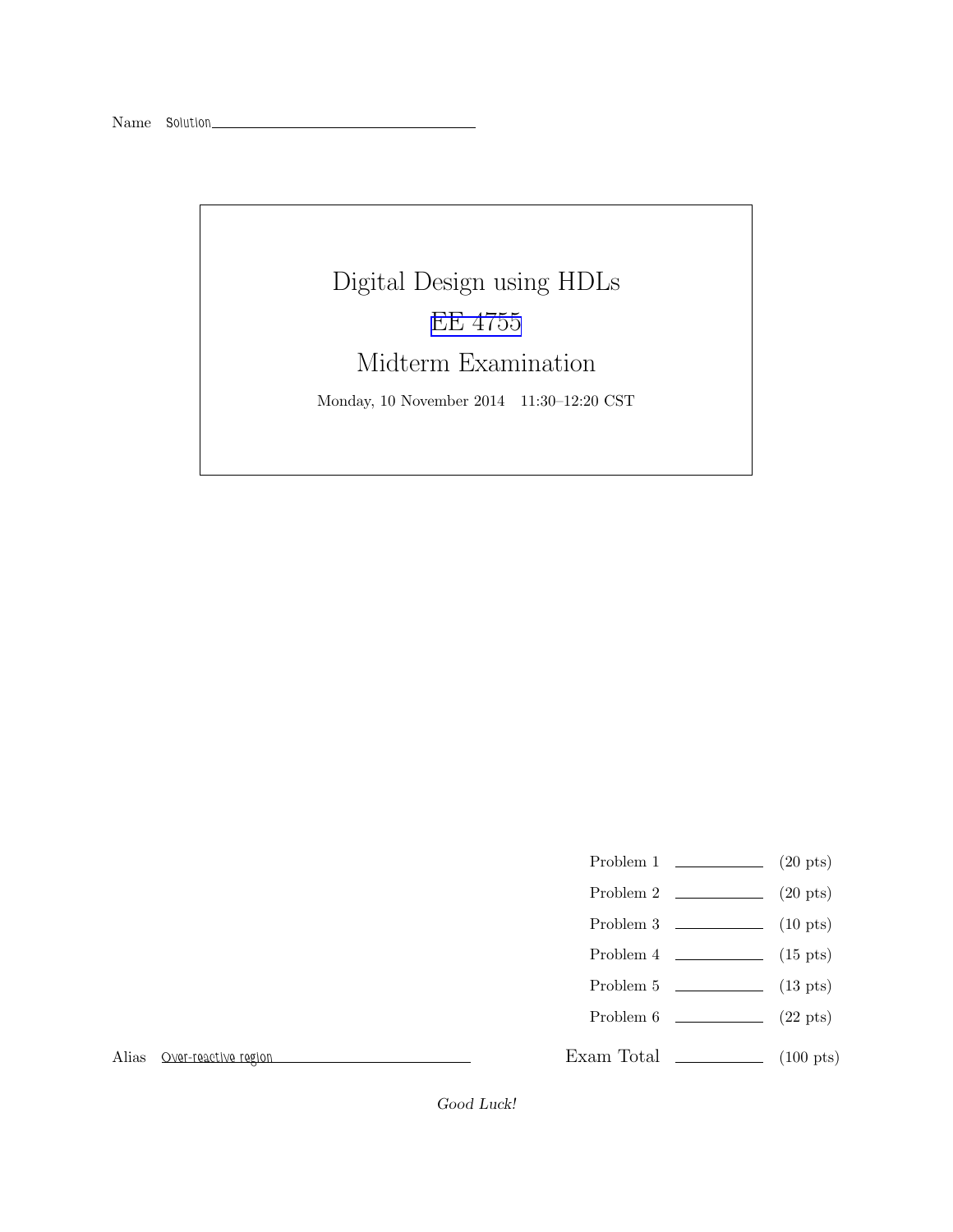```
+
                                  - \mapsto \qquad \uparrow \uparrow \uparrow \uparrow \uparrow \uparrow8'b0 \Boxen
                            1:10:0
                                                                                              sa
                                                                                              sb
                  val
               op
                  hi
                                                                                              ok
                                                                   lo
                  clk
\triangledown Write a Verilog module corresponding to the hardware above.
\overrightarrow{\mathsf{Q}} Be sure to declare module ports and \overrightarrow{\mathsf{Q}} any wires and vars (logic) used inside.
\overrightarrow{\mathcal{A}} Pay attention to the differences between 10 and hi and \overrightarrow{\mathcal{A}} the differences between sa and sb.
    // SOLUTION
    module prob1(output logic [7:0] sa, sb, output ok,
                   input [1:0] op, \qquad \qquad input [7:0] val, hi, input clk );
        always_comb
          case ( op )
            0: sa = 0;1: sa = sb + val;2: sa = sb - val;3: sa = sb;
          endcase
        always_ff @( posedge clk ) sb <= sa;
       logic [7:0] lo;
        always_ff @( posedge clk ) if ( op == 0 ) lo \le val;
        assign ok = sb > lo && sb < hi;
    endmodule
```
Problem 1: [20 pts] Write a Verilog description of the hardware shown below.

The Verilog appears above.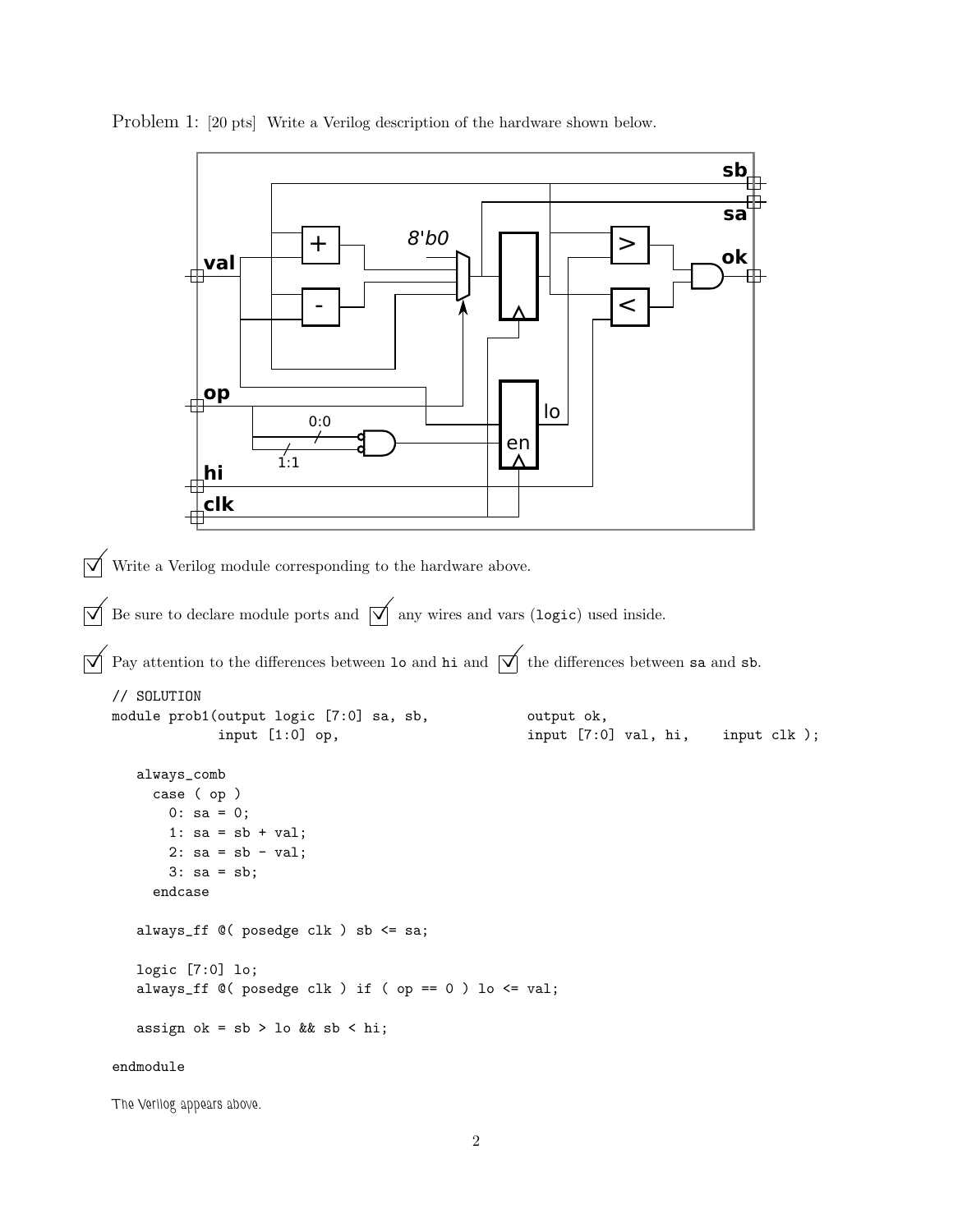Discussion of sa /sb differences.

In the diagram notice that sa is produced in part by signals connected to the module inputs. That means if, for example, input op changes then sa must change as soon as it can. For that reason it is not assigned in an always block controlled by posedge clk, instead it is assigned in an always block sensitive to all live-in objects, namely op, val, and sb. In contrast, output sb is connected to the output of an edge-triggered register which means it can only change on the positive edge of clk. For that reason it is assigned in an always block sensitive to posedge clk.

The lo register is written on the positive edge of the clock when bit 0 (notice the 0:0 label next to the tic mark) of op is zero and when bit 1 of  $op$  is zero. In Verilog that's cleanly shown as  $if$  ( $op == 0$ ). It would be correct though cumbersome to replace the if condition with  $op[0] == 0$  &&  $op[1] == 1$ . An even more cumbersome solution would instantiate an AND gate and two NOT gates.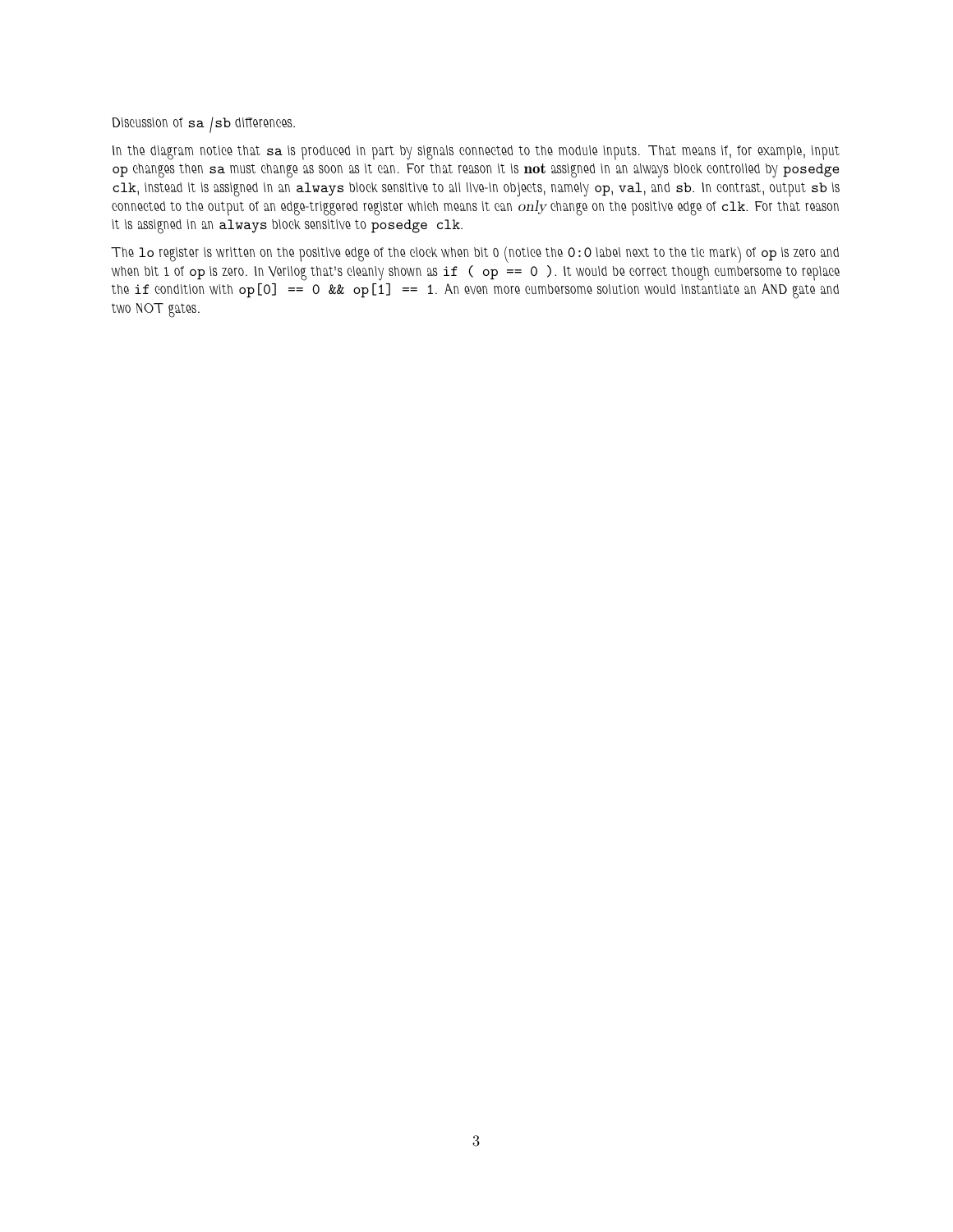Problem 2: [20 pts] Appearing below is the multiply circuit from the solution to Homework 3, in Verilog (slightly simplified) and as a diagram showing what hardware a synthesis program might infer.

```
module mult_seq_csa_m #( int wid = 16, int pp_per_cycle = 2 )
   ( output logic [2*wid-1:0] prod,
    input logic [wid-1:0] plier, input logic [wid-1:0] cand, input clk);
  localparam int iterations = (wid + pp_{per\_cycle} - 1) / pp_{per\_cycle};
  localparam int iter_lg = $clog2(iterations);
  localparam int wid_lg = $clog2(wid);
  logic [iter_lg:0] iter;
  wire [2*wid-1:0] accum_sum_a[0:pp_per_cycle], accum_sum_b[0:pp_per_cycle];
  logic [2*wid-1:0] accum_sum_a_reg, accum_sum_b_reg;
  assign accum_sum_a[0] = accum_sum_a_reg;
  assign \text{accum\_sum_b[0]} = \text{accum\_sum_b_reg};for ( genvar i=0; i<pp_per_cycle; i++ ) begin
     wire [wid_lg:1] pos = iter * pp_per_cycle + i;
     wire [2*wid-1:0] pp = pos < wid && cand[pos] ? plier << pos : 0;
     CW_csa #(2*wid) csa
        ( .sum(accum_sum_a[i+1]), .carry(accum_sum_b[i+1]), .a(accum_sum_a[i]), .b(accum_sum_b[i]), .c(pp));
  end
  always @( posedge clk )
     if ( iter == iterations ) begin
        prod <= accum_sum_a_reg + accum_sum_b_reg;
        accum_sum_a_reg <= 0;
        accum_sum_b_reg <= 0;
        iter \leq 0;
     end else begin
        prod <= prod;
         accum_sum_a_reg <= accum_sum_a[pp_per_cycle];
        accum_sum_b_reg <= accum_sum_b[pp_per_cycle];
        iter \leq iter + 1;
      end
```
### endmodule USE NEXT PAGE FOR SOLUTION



USE NEXT PAGE FOR SOLUTION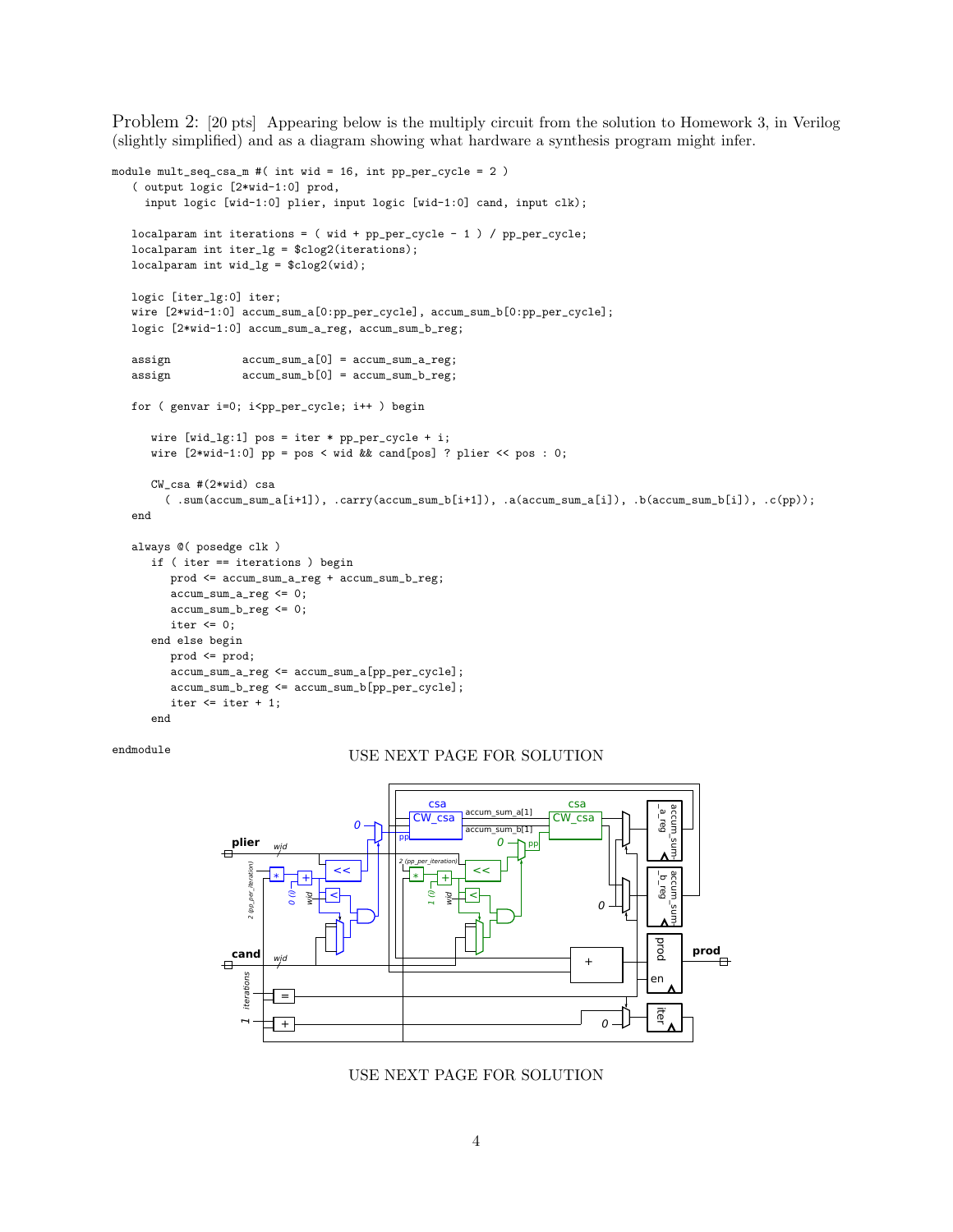(a) Show optimizations that might be performed that exploit the value  $m = 2$  (that is, pp\_per\_iteration=2).

(b) Show the optimizations that might be performed assuming that wid is odd, and assuming that wid is even, both for  $m = 2$ .

- $\forall$  Modify diagram to show optimizations for pp per iteration =  $m = 2$  and arbitrary wid.
	- Modify diagram to show optimizations for pp per iteration =  $m = 2$  and odd wid.
	- Modify diagram to show optimizations for pp per iteration =  $m = 2$  and even wid.



Solution appears above. Three sets of changes are shown. The changes in green are optimizations possible with pp\_per\_iteration=2, the changes in blue are possible with any value of wid (odd or even), and the changes in purple are possible only when wid is even. Hardware labeled with a circled z is zero-cost, meaning that the outputs are either constants or are connected directly to the inputs. (In class this was called renaming bits.) The hardware labeled with a circled r is a lower cost version of the hardware depicted. In particular, the shift so labeled is lower cost because it only needs to shift by an even number of positions. The r-labeled multiplexors are lower cost because half of their inputs are unused (and so will not be synthesized).

If we know that  $pp-per\_iteration$  is 2 then the shift amounts for  $plier$  just shifting iter by one bit (for  $i=0$ ) or shifting and placing  $a_1$  in the LSB position (for  $i=1$ ). These observations are used to eliminate the multipliers and adders. (One of the adders is shown as zero-cost.) Further, in the i=0 section we know that only even-numbered bit positions are from cand, reducing the cost of the multiplexor; a similar optimization is made for the  $i=1$  section.

The < modules are used to determine if the cand bit position is valid. For the i=1 section the cand bit position in the last iteration will be invalid if wid is odd. (For example, suppose wid=5 and consider the third iteration, when iter is 2. The bit position sought by the i=0 section will be  $2 \times 2 = 4$ , the MSB of cand. The i=1 section will look for bit  $2 \times 2 + 1 = 5$  which is invalid, though with a typical adder the mulitplexor might be commanded to look at bit 0, which is wrong. The less-than module and AND gate prevent the bit from being used.)

In contrast, there will never be an invalid bit position when wid is even. So, when wid is even both the optimizations shown in blue and purple can be made. If wid is odd then the blue optimizations can be made but the purple optimizations cannot be made.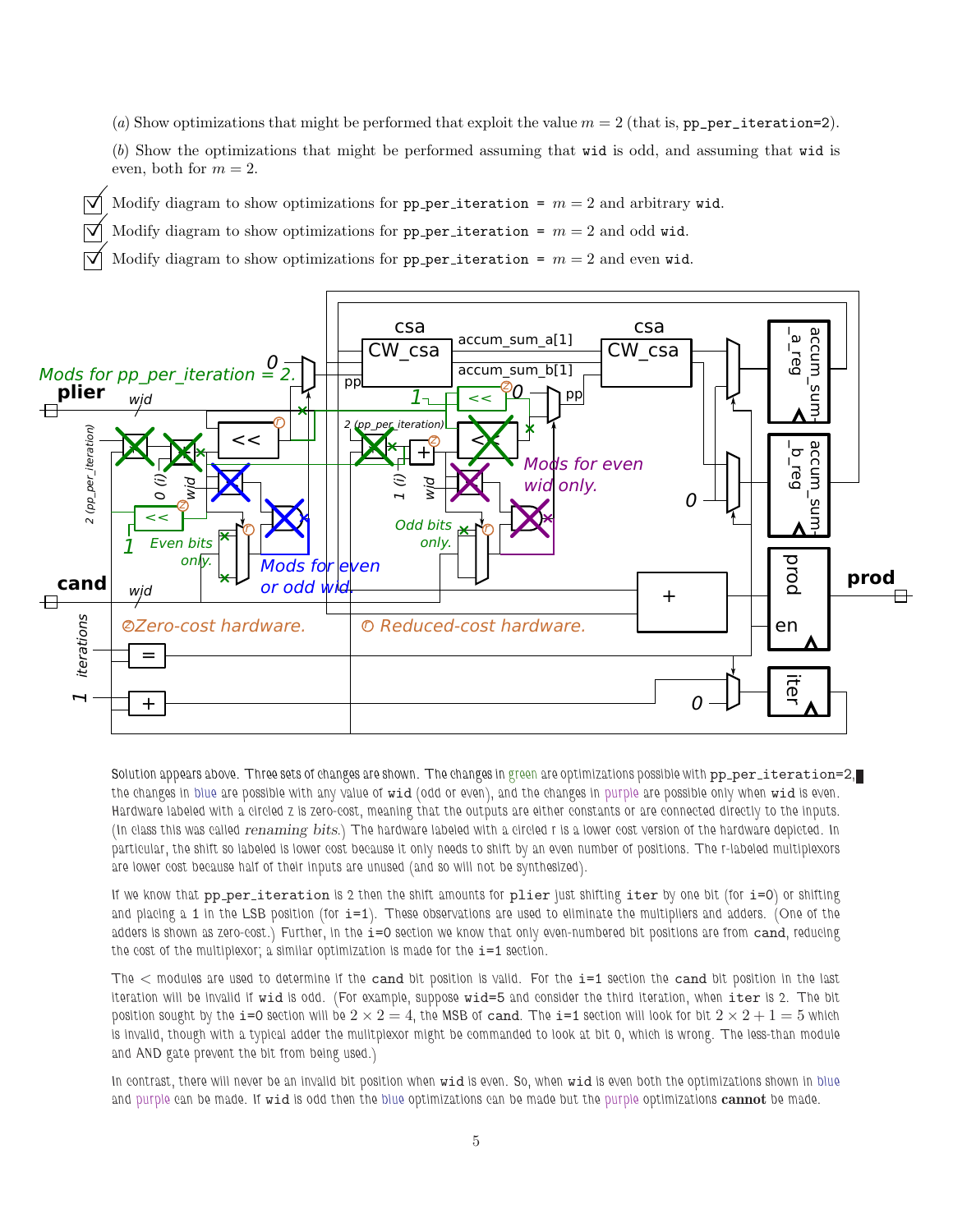### Problem 2, continued:

(c) The cost of the shifters with input plier in the design on the previous pages is significant. Explain how these shifters can be eliminated by adding a register. Quickly sketch the hardware to illustrate your answer.

 $\triangledown$  Show how a register can be used to eliminate the costly shifters.

Solution appears below in green, based on the optimized even-wid multiplier. The shift-by-any-amount (or at least any even amount) shifter (which would occupy the hand-drawn circle in the diagram) is replaced by a shifter that shifts by exactly pp\_per\_iteration positions, which is a zero-cost device. The output of this shifter is stored in a register and used in the next iteration. The shift amounts that are needed in a particular iteration can be obtained using only these zero-cost shifters. The multiplexor and register that we've added is not free, but their should be less than the shifters when about three or more iterations are needed.



(d) Explain how the streamlined multiplier described in class eliminated the plier shifter without having to add a register.

 $\triangledown$  Show how the streamlined multiplier does not need an extra register to eliminate the shifter.

The streamlined multiplier shifts the accumulated product rather than the multiplier. (This may not be possible using CSAs.)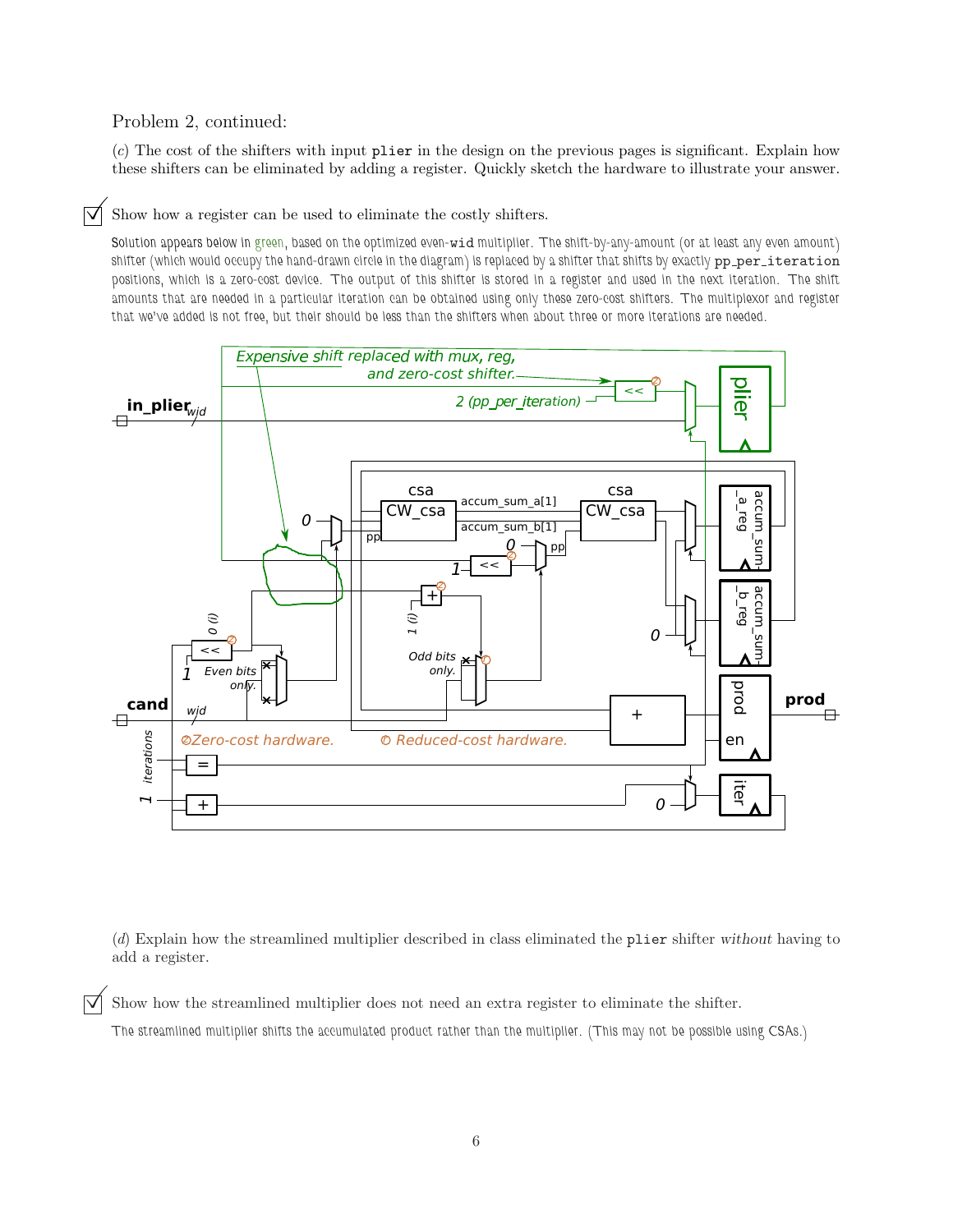Problem 3: [10 pts] The module below computes the prefix sum of a sequence of integers at its input.

```
module prefix_sum #( int len=8, int wid = 8)
  (output logic [wid:1] psum [len], input [wid:1] elts[len]);
   always @* begin
      psum[0] = elts[0];for ( int i=1; i<len; i++ ) psum[i] = psum[i-1] + elts[i];end
endmodule
```
(a) Show the hardware that would be synthesized for the module before optimization, elaborated with parameters len=4 and wid=8. Label the input ports elts[0], elts[1], elts[2], and elts[3]; and label the output ports psum[0], psum[1], psum[2], and psum[3].

 $\triangledown$  Show synthesized hardware.

Synthesized hardware appears below.



(b) Estimate the delay for the synthesized hardware before optimization. Use  $w$  for the value of wid and  $L$ for len. Assume that a  $w$ -bit adder has delay  $w$ .

 $\triangledown$  Delay in terms of w and L:

The delay is  $(L-1)w$ .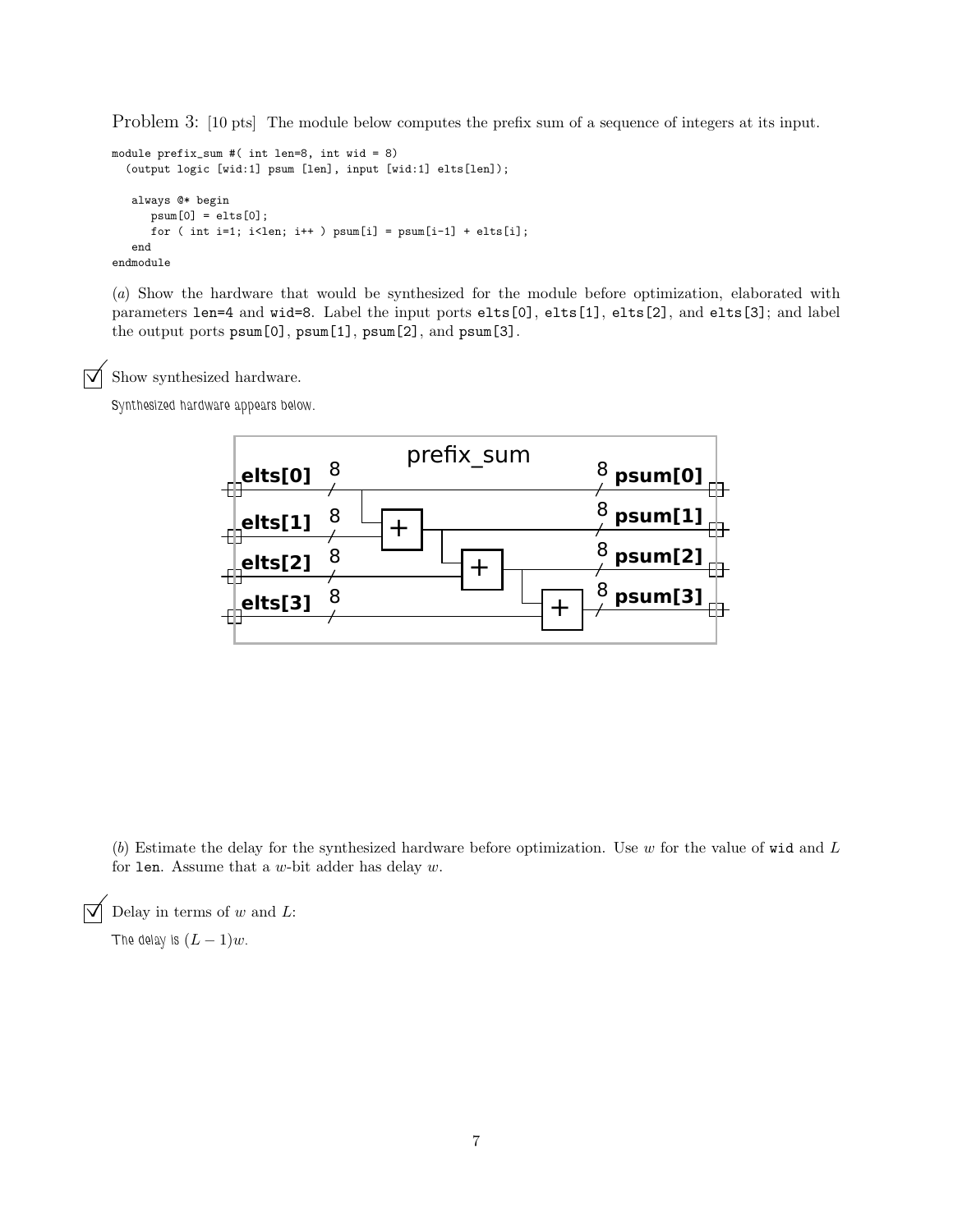```
module timing();
  logic [7:0] a, e, f2, g, g1, g2; logic clk; wire [7:0] e1, f, f1;
  initial begin
     clk = 0;a = 11;
     #1;
     a = 1;a \leq 22;
     a \leq 45 a + 1;
     #9;
     a = 7;e = 10;f2 = 30;
     g = 40;
     g1 = 50;
     g2 = 60;
     #10;
                                        // B0
     a \le 700;
     clk = 1;
     #1;
     // POINT X (See subproblem.)
  end
  always @( posedge clk ) e = a; // B1always @* e1 = a; // B2<br>always @* f = e + 1; // B3f = e + 1;always @* f1 = e1 + 1; // B4
  always @( posedge clk ) f2 <= e + 1; // B5
  always @( posedge clk ) begin // B6
                         g = f; g1 = f1; g2 = f2; end
```
Problem 4: [15 pts] Answer the following questions about the Verilog module below.

endmodule

(a) Show values for a versus time in the table below. For this part, only a. The table already shows that a has value 11 from time 0 to time 1. Extend the table as long as necessary, and be sure to show values for both t and a. Note: The original exam did not provide the table. Also, in the original exam there were differences in how a was assigned.

 $\triangledown$  Complete the table.

|         |  | 6 10              |  | $\sim$ 20 |  |
|---------|--|-------------------|--|-----------|--|
| $\it a$ |  | $11$ 22 2 2 7 700 |  |           |  |

Solution appears above. After  $t = 1$  a gets the value 22 because of the non-blocking assignment. However, the delayed assignment (a  $\leq$  #5 a + 1;) uses the value of 1 for a since the non-blocking assignment of 22 at that point had not taken effect. (It must wait until the scheduler gets to the NBA region of the event queue.)

Notice that delays (such as #10 are relative to the current time, not to  $t = 0$ ).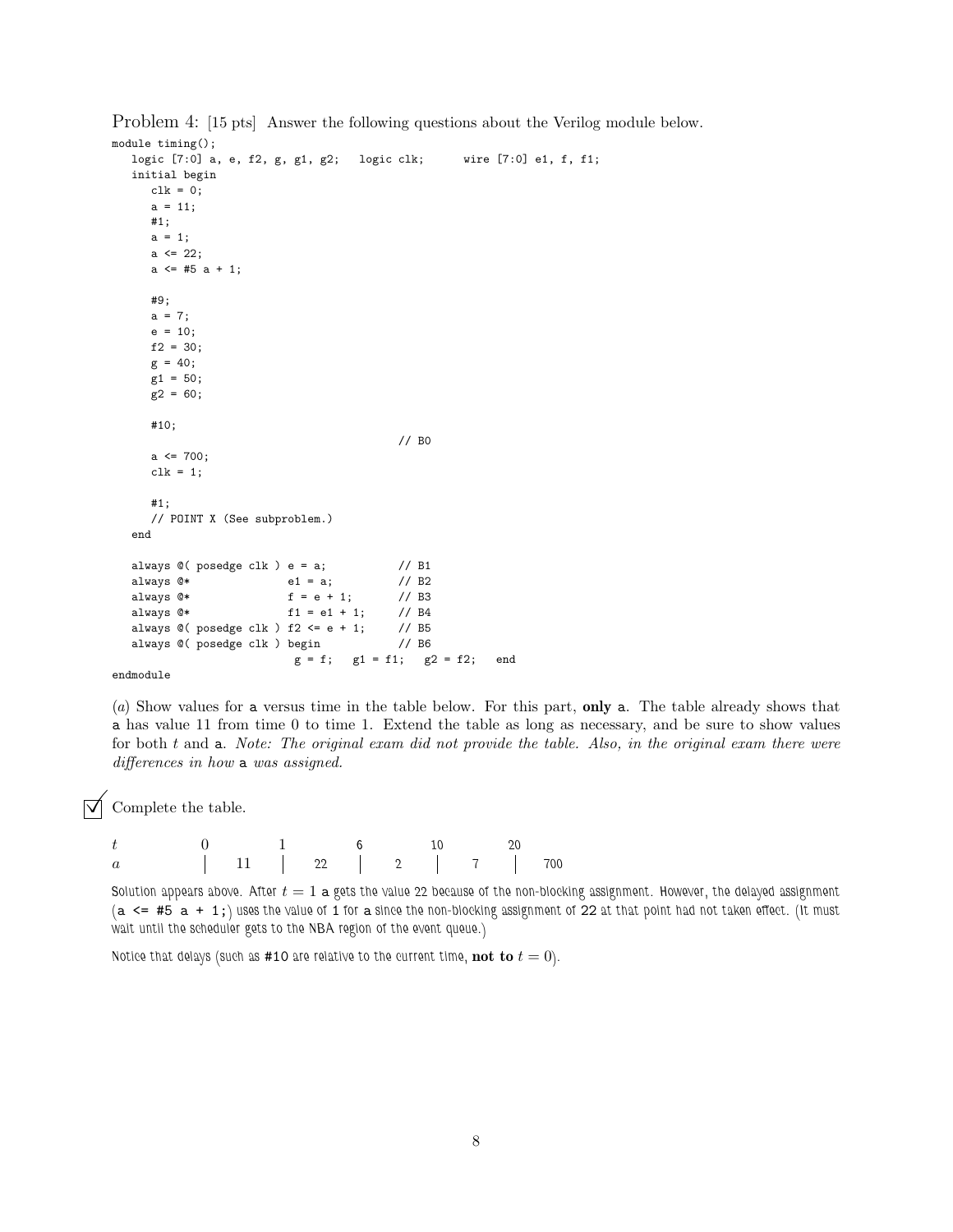(b) Show the values that will be present on  $g$ ,  $g_1$ ,  $g_2$  when execution reaches the POINT X comment in the module above. For partial credit also show intermediate values for other signals used to compute the g's. (Look at next part before solving this one.)

## $\sqrt{\phantom{a}}$  At POINT X g= 11 , g1= 8 , g2= 8

Solution appears above. The g's are assigned on the positive edge of the clock in block B6. To solve the problem one needs to figure out what has already executed. Before point B0 in the code a is 7, e is 10, and f2 is 30, set by the procedural code, and the combinational ( $@*$ ) always blocks would have set  $f1$  to 8 and  $f$  to 11. After the procedural code assigns  $c1k=1$  and reaches the  $#1$ the scheduler will schedule the posedge clk blocks in arbitrary order. After B0 finishes the three newly scheduled blocks B1, B5, and B6, are placed in the active region of the event queue. Block B1 changes e to 7, which causes B3 to be scheduled in the inactive region. The scheduler continues with the active region, next executing B5, which schedules an update event in the NBA region that will set f2 to 8. Next B6 is executing, assigning the g's. Variable g is assigned 11, notice that B3 is still in the active region and so has not gotten its chance to modify f. Variable g1 is assigned 8. Variable g2 is assigned 30. Notice that B5 adds 1 to e before B6 executes but the update is done afterwards. Block B3 executes after B6. Therefore the "old" values are used for g and g2.

(c) Recall that the event queue used for Verilog simulation has active, inactive, and NBA regions, among others. Just before B1 starts execution in module timing above the active region might contain B1, B5, and B6 (see the comments on the right). (What the other regions contain is part of this problem.) Show the contents of the three regions when B5 starts. Assume that events in a region are scheduled in order.

When B5 starts: Active  $= \{ B6 \}$ . Inactive  $= \{ B3 \}$ . NBA  $= \{ a \le 700 \}$ .

Solution appears above. When B5 starts only B6 remains in the active region (see the solution to the previous problem). Block B3 has been scheduled in the inactive region due to the assignment of e by B1. The update to a was scheduled in the NBA (non-blocking assignment) region by B0 in the initial block.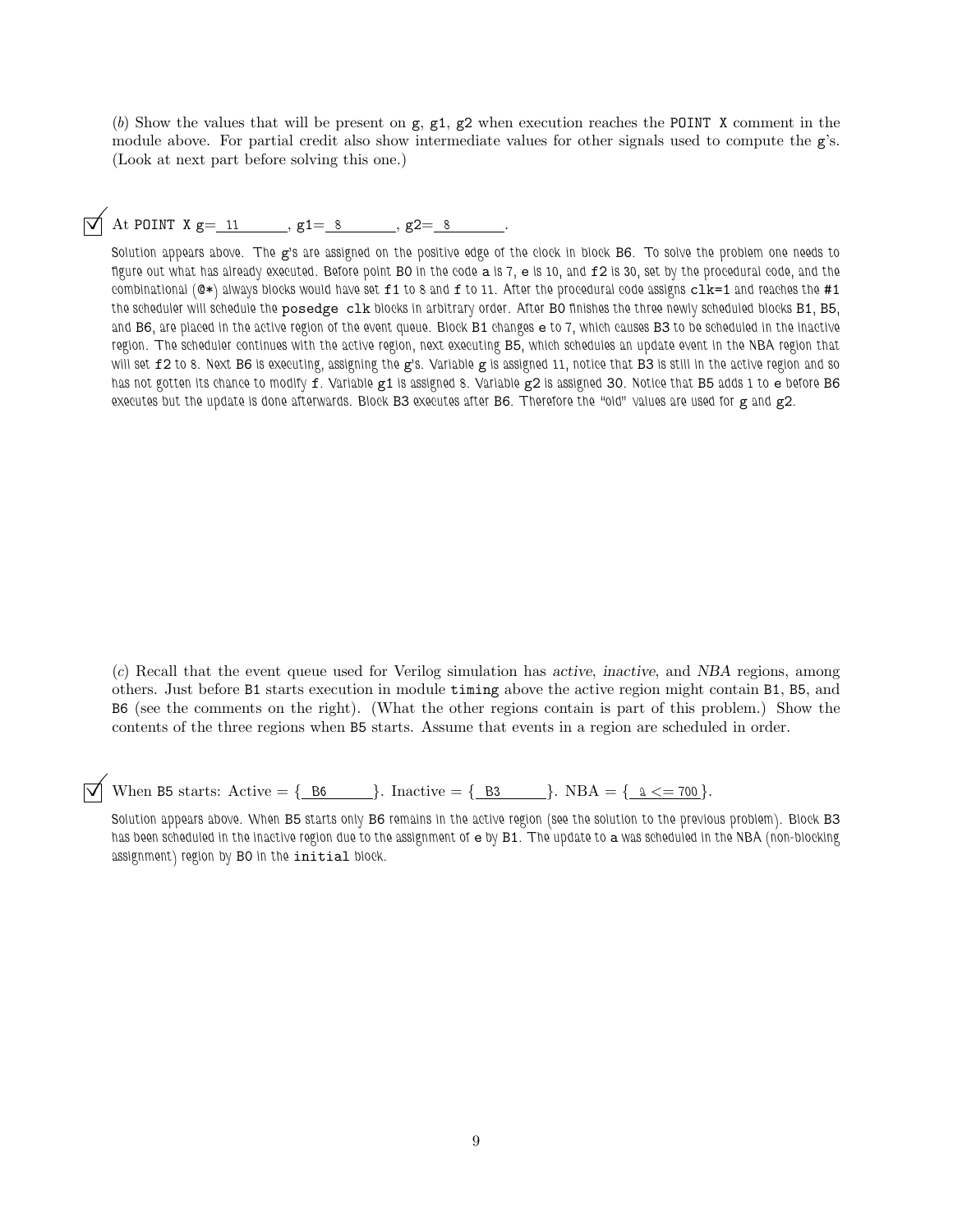Problem 5: Answer each question below.

(a)  $[5 \text{ pts}]$  Module add3 is supposed to compute the sum of its three inputs using instances of our\_adder, but it won't work. Fix the problem. The fixed module should still use our\_adder.

#### Fix add3.

module add3(output [15:0] sum, input [15:0] a,b,c);

```
our_adder a1( sum , a , b );
```
our\_adder a2( sum , sum , c );

endmodule

```
/// SOLUTION
```

```
module add3(output [15:0] sum, input [15:0] a,b,c);
  wire [15:0] sum1;
  our_adder a1( sum1, a, b);
  our_adder a2( sum, sum1, c );
```

```
endmodule
```
Solution appears above. The problem was that the same object, sum, was connected to the output of both adders. Its value therefore is undefined. In the solution a new wire, sum1, is declared and used as the output of the first adder.

(b) [8 pts] The output of the module below is like the input except the bit positions are reversed (after enough clock cycles). Re-write the module so that it synthesizes to combinational logic (the clk input will no longer be needed). Add a parameter to indicate the input and output bit width.

```
module bitrev(output logic [7:0] x, input [7:0] a, input clk);
  logic [2:0] pos;
  initial pos = 0;
  always @( posedge clk ) begin
     x[pos] = a[7-pos];pos++;
  end
endmodule
```
Re-write so that it is combinational.

Include a parameter wid to specify the size.

```
// SOLUTION
module bitrev_s #(int wid = 8) (output logic [wid-1:0] x, input [wid-1:0] a);
   always @* for ( int i=0; i<wid; i++ ) x[ i ] = a[ wid-i-1 ];
```
endmodule

Solution appears above. Since the logic is combinational there is no need for a clock input. Notice that this will synthesize into a module that contains no logic. All it does is rename signals. This would not be a problem if it were part of a larger design, but if this module were the only thing fabricated on a chip money could have been better spent.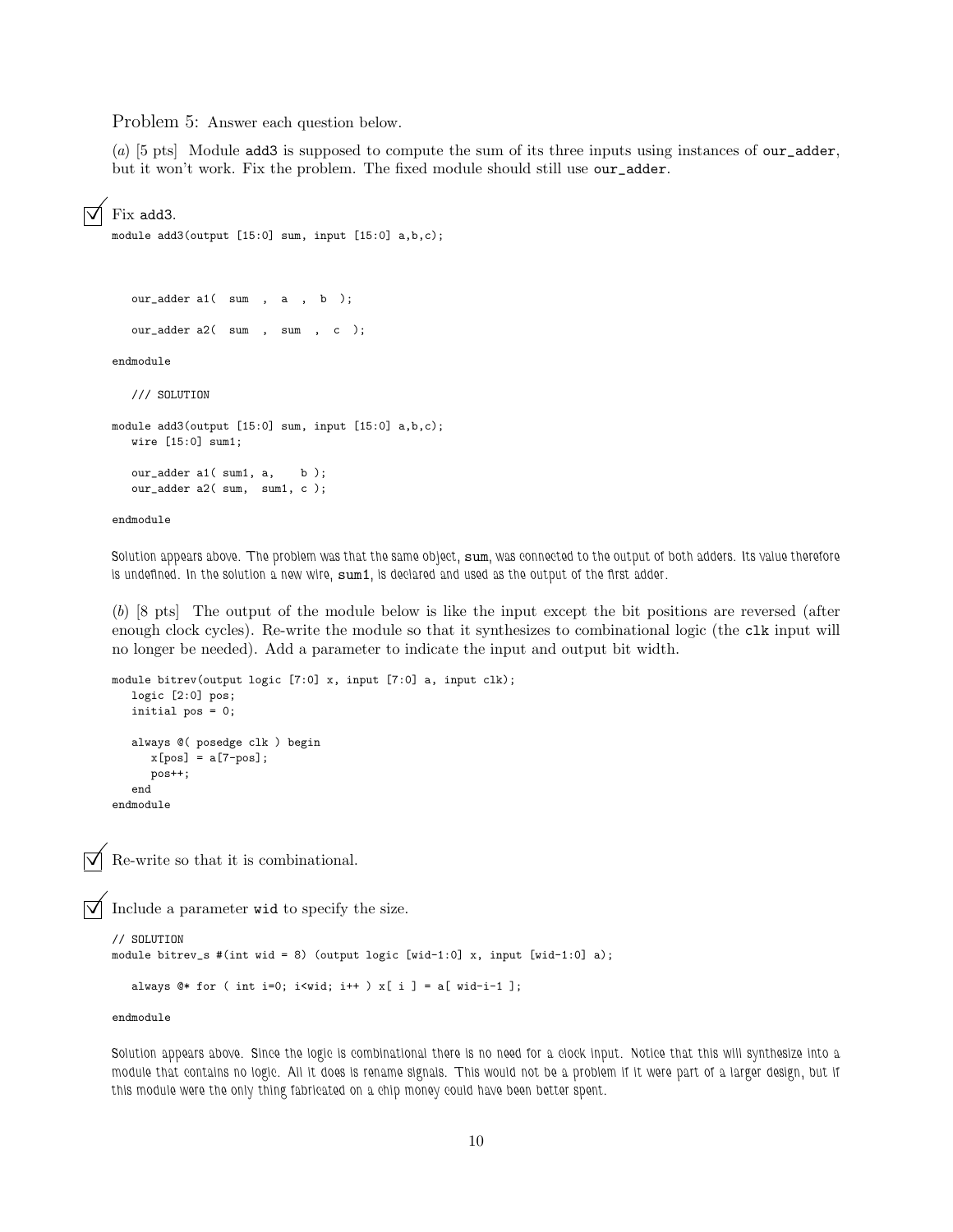Problem 6: Answer each question below.

(a) [5 pts] A Verilog module computes a result in one clock cycle. In our design we need that result in 3 ns, which can easily be achieved. The right way to achieve that in Cadence Encounter is to use the define\_clock command to set the target clock period to 3 ns. Suppose instead we used define\_clock to set the period to 1 ps, an impossible goal. Note: The original exam did not have the "can easily be achieved" phrase.

Would the synthesized design meet our 3 ns performance goal?

Yes. Even though 1 ps is impossible, the synthesis program will synthesize a circuit with as short a delay as it's capable of, and according to the problem it can easily create a circuit with a delay less than 3 ns. Note: For those taking the original exam the answer would be: Yes, if the synthesis program is capable of reaching the 3 ns goal.

Considering typical design goals, what would be the disadvantage of setting the period to 1 ps for our design even though we needed 3 ns?

Short answer: The disadvantage is that the cost of the synthesized circuit might be higher than would be obtained when setting the clock period to our performance target, 3 ns.

Suppose the synthesis program generates a circuit with a delay of 2.1 ns. That meets our performance goal, but so would a 3 ns circuit. However the 2.1 ns circuit might have a higher cost than the 3 ns circuit since the optimization program tries to minimize cost while meeting design constraints. Since cost minimization is a typical design goal, setting the clock period to 1 ps would result in a worse design.

(b) [10 pts] In the module below, translate directives are used to prevent the synthesis program from reading the line with initial.

module mult\_seq( output logic [311:0] prod, input logic [15:0] plier, cand, input clk);

```
logic [3:0] pos; logic [31:0] accum;
  // cadence translate_off <-- Translate synthesizer directive.
  initial pos = 0;
  // cadence translate_on <-- Translate synthesizer directive.
  always @( posedge clk ) begin
     if (pos == 0) begin prod = accum; accum = 0; end
     if ( cand[pos] == 1 ) accum += plier << pos;pos++;
  end
endmodule
```
Why shouldn't the synthesis program see the line with initial?

What would happen if the synthesis program saw the initial line?

Short answer: The synthesis program should not see the *initial* line because it has no way to synthesize corresponding hardware, if it saw the line it would generate an error message.

The synthesis program should not see the initial line because it is unsynthesizable, and so would result in an error message. It is unsynthesizable because the developers of the synthesis program (this semester Cadence Encounter RTL Compiler) and the developers of probably every other HDL synthesis program do not think it's worth the trouble to generate special "initial" hardware that only does something when, say, the power is turned on. The correct way of achieving that kind of behavior is by providing a reset input to the module.

What would happen if the simulation program  $d/dn't$  see the line with initial?

The value of pos would remain at x (undefined).